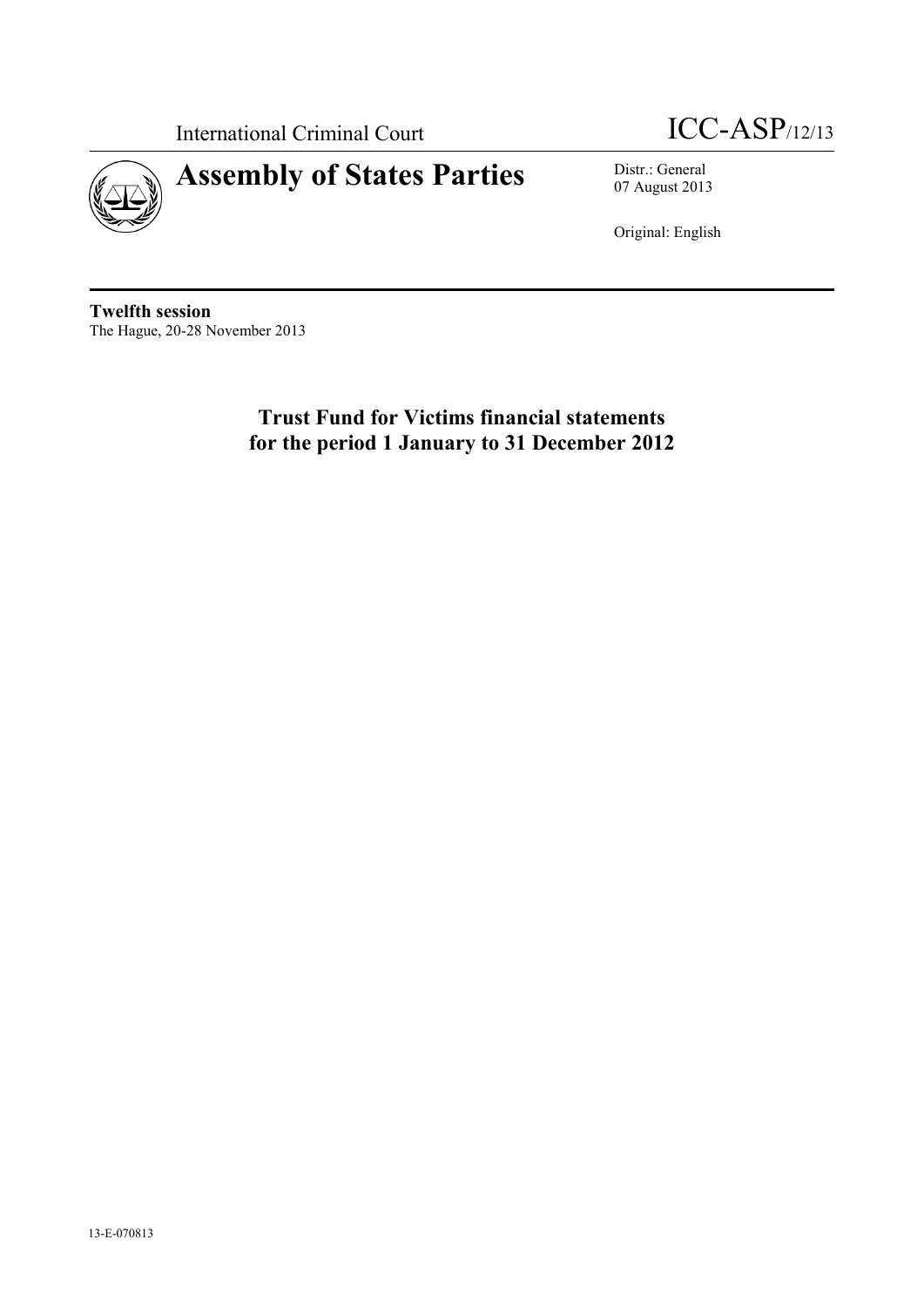## *Contents*

|                |                                                                                                          | Page |
|----------------|----------------------------------------------------------------------------------------------------------|------|
|                |                                                                                                          |      |
|                |                                                                                                          |      |
|                | Independent auditor's opinion and report to the Board of Directors of the Trust Fund for Victims and the |      |
|                |                                                                                                          |      |
|                |                                                                                                          |      |
|                |                                                                                                          |      |
|                |                                                                                                          |      |
|                |                                                                                                          |      |
|                |                                                                                                          |      |
| 1.             |                                                                                                          |      |
| 2.             |                                                                                                          |      |
| $\mathbf{3}$ . |                                                                                                          |      |

# **Letter of transmittal**

5 July 2013

In accordance with Financial Regulation 11.1, I have the honour to submit the financial statements of the Trust Fund for Victims for the financial period 1 January to 31 December 2012.

> (Signed) Herman von Hebel Registrar

M. Hervé-Adrien Metzger Director Cour des Comptes, 13 rue Cambon, 75100 Cedex 01 France

# **Letter to the Registrar for the Trust Fund for Victims Financial Statements 2012**

4 July 2013

Dear Mr Registrar,

In consideration of TFV Regulation 77(b), the Board of Directors shall submit the accounts and Financial Statements of the Trust Fund for Victims for review by the External Auditor.

I shall appreciate if you will sign the Letter of Transmittal for the Trust Fund for Victims Financial Statements (2012) to the External Auditor.

Respectfully yours,

(Signed) Motoo Noguchi, Chair, Board of Directors of the Trust Fund for Victims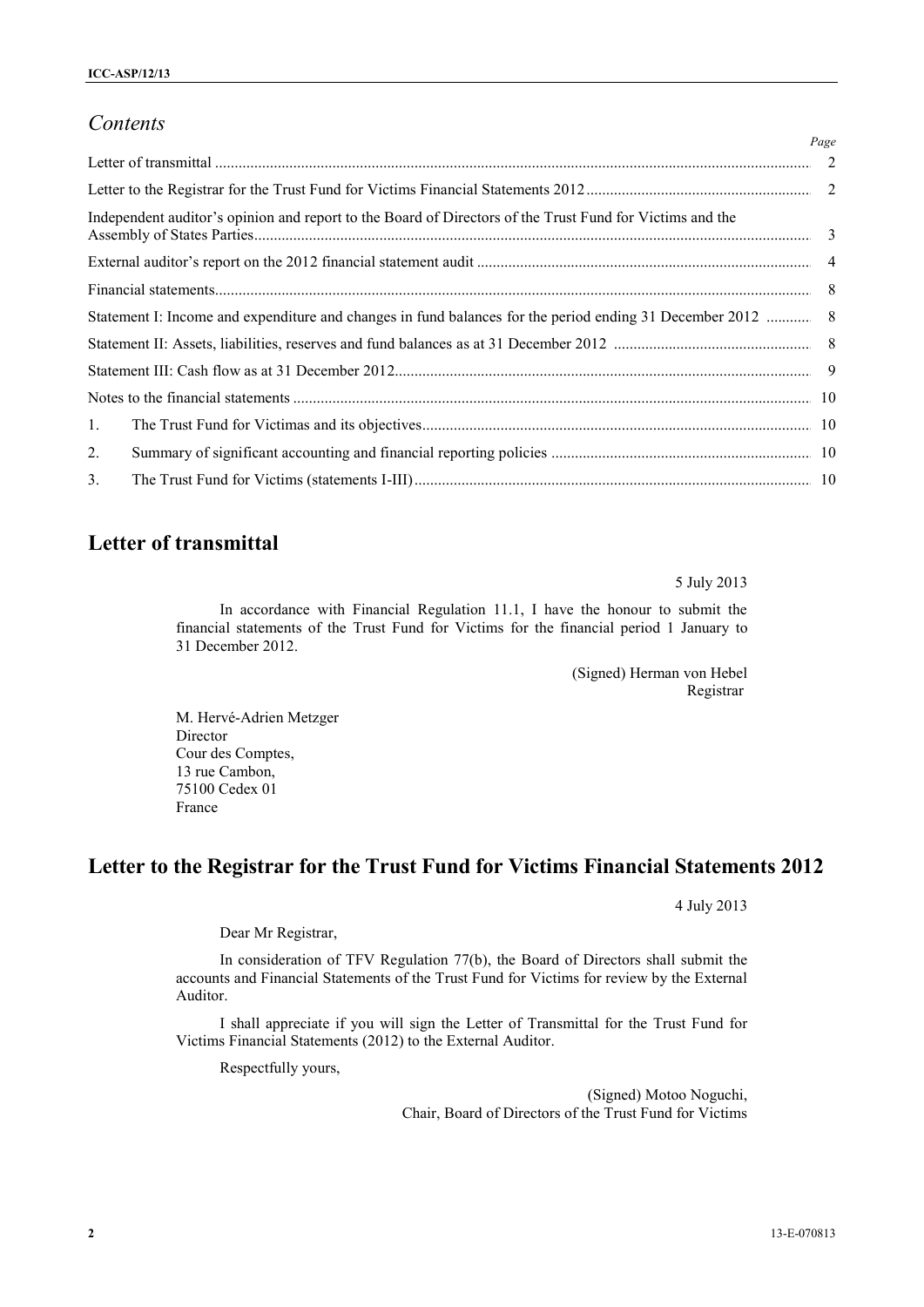# **Independent auditor's opinion and report to the Board of Directors of the Trust Fund for Victims and the Assembly of States Parties**

We have audited the Financial Statements of The Trust Fund for Victims (TFV), for the 12 month period ended 31 December 2012. These Financial Statements include a statement of income and expenditure and changes in fund balances, a statement of assets, liabilities, reserves and fund balances, a cash flow statement, a statement of appropriation, a statement of Contingency Fund Applications and other information and notes for the financial year ending at that date.

By virtue of Part IV, paragraph 77 of the Regulations of the Trust Fund for Victims, the Board of Directors is responsible for preparing and presenting the financial statements of The Trust Fund for Victims. These statements are in conformity with the United Nations System Accounting Standards (UNSAS). This responsibility includes the design, implementation and monitoring of internal control procedures to ensure the preparation and the fair presentation of financial statements, free of significant misstatements, resulting either from frauds or errors. This responsibility also includes the determination of fair accounting estimates adapted to the circumstances.

Our responsibility is to express an opinion on these financial statements based on our audit. We have conducted our audit in accordance with the International Standards on Auditing (ISA). These Standards require us to comply with the ethical rules and to plan and perform our audit in order to obtain a reasonable assurance that the financial statements are free from material misstatements.

An audit consists in implementing audit procedures in order to collect audit evidence regarding the amounts and the information presented in the financial statements. The design of the audit procedures is based on the external auditor's professional judgment, as well as the risk evaluation that the financial statements include significant misstatements, resulting either from frauds or errors. In the context of this risk evaluation, the auditor considers the internal control in place for the preparation and presentation of the financial statements, in order to design appropriate audit procedures and not in order to express any opinion on the internal control. An audit also consists in evaluating that the accounting method applied and the presentation of the financial statements are appropriate and that the significant accounting estimates are reasonable.

We believe that the audit evidence collected is sufficient and appropriate to constitute a reasonable basis for our opinion.

Based on our audit, the financial statements give a fair view of the income and expenditure and changes in fund balances as well as the assets, liabilities, reserves and fund balances and cash flow of The Trust Fund for Victims as at 31 December 2012, for the 12 month period ended 31 December 2012 in conformity with the UNSAS.

Didier MIGAUD

Cour des Comptes 13, rue Cambon 75100 Paris Cedex 01 France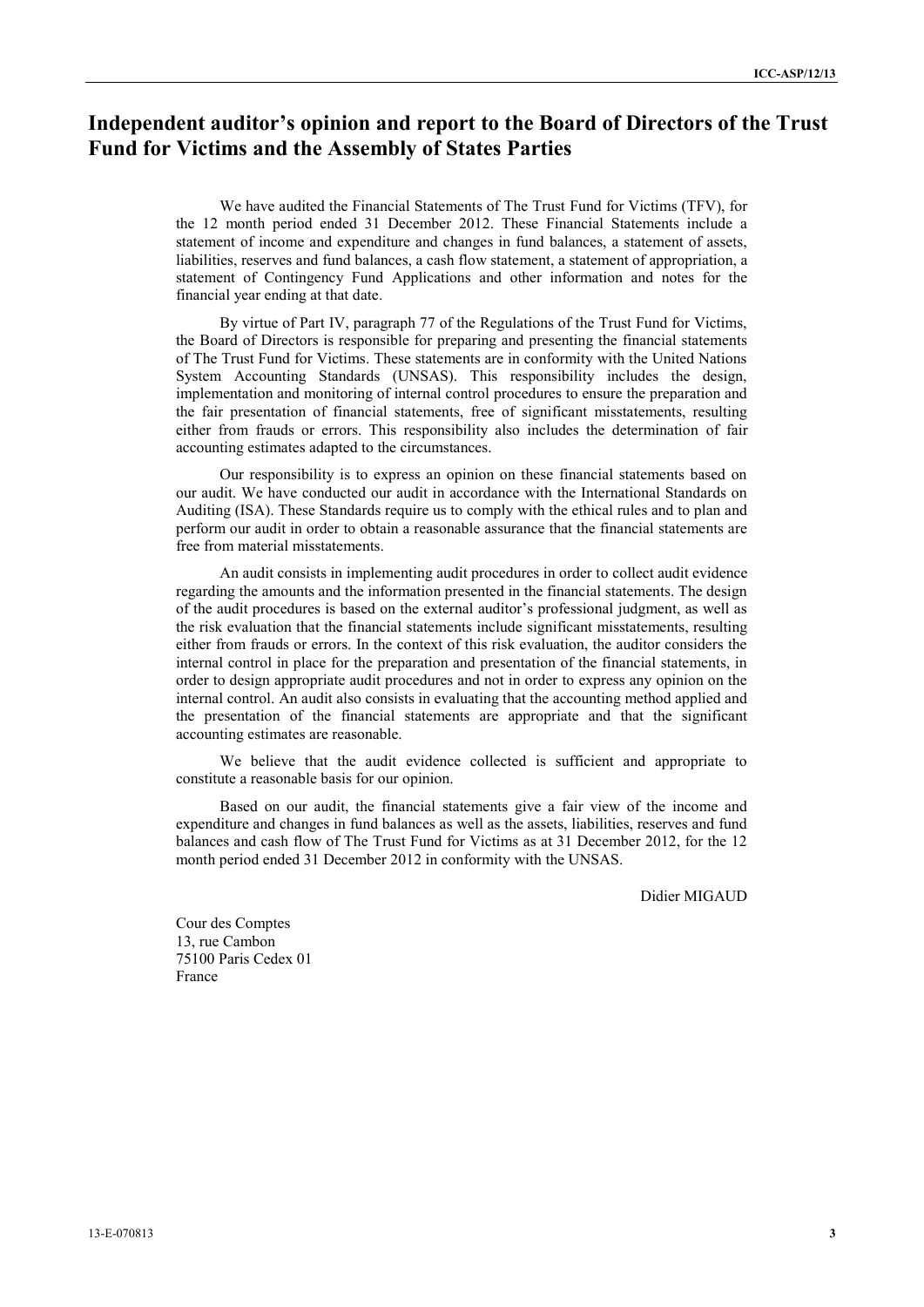# **External auditor's report on the 2012 financial statement audit**

### *Contents*

|                                                                           | Page |
|---------------------------------------------------------------------------|------|
|                                                                           |      |
|                                                                           |      |
|                                                                           |      |
|                                                                           |      |
|                                                                           |      |
|                                                                           |      |
| Annex: follow-up of previous recommendations raised by the United Kingdom |      |

## **Audit objective, scope and approach**

1. We have audited the financial statements of the Trust Fund for Victims (TFV) in accordance with International Standards on Auditing (ISA) and in accordance with Regulation 12 of the Financial Regulations and Rules of the International Criminal Court (ICC), including the additional terms of reference governing the audit.

2. The overall objective of an audit of financial statements is to obtain reasonable assurance about whether the financial statements as a whole are free from material misstatement, whether due to fraud or error, thereby enabling the auditor to express an opinion on whether the financial statements are prepared, in all material respects, in accordance with the applicable financial framework.

3. The additional terms of reference governing the audit of ICC and all trust funds including The Trust Fund for Victims, disclosed in the annex 6.(c) to the Financial Regulations and Rules lists other matters, which the Auditor considers should be brought to the notice of the Assembly of States Parties, such as wasteful or improper expenditure of the Trust Fund for Victims' money and other assets, and expenditure not in accordance with the intention of the Assembly of States Parties.

4. The audit mission comprised three phases:

(a) a risk analysis phase carried out in the first year of the external audit mandate, from 01 to 05 October 2012;

(b) an interim audit, focusing on internal controls, budgeting and governance issues, from 03 to 14 December 2012; and

(c) a final audit, focusing on the financial statements and disclosure requirements in general, from 10 to 21 June 2013.

5. Findings and recommendations arising from the audit are set out in the summary below and further developed in the report.

6. We noted that all ten recommendations resulting from the previous audit carried out by the United Kingdom National Audit Office were either implemented or in the process of being implemented. These are disclosed in the annex to this report.

7. The Auditor has received a Letter of representation, signed by the Executive Director of the Secretariat Trust Fund for Victims on 14 January 2013.

8. Findings and recommendations have been discussed with the Executive Director of the Trust Fund for Victims, the Legal Advisor of TFV, the Chief of Budget and Finance Section of ICC and the ICC IPSAS Project Coordinator relating to recommendations included in the draft audit report, took place on 20 June 2013.

9. The draft observations have been reviewed, taking into account the written comments sent by The Trust Fund for Victims and the International Criminal Court.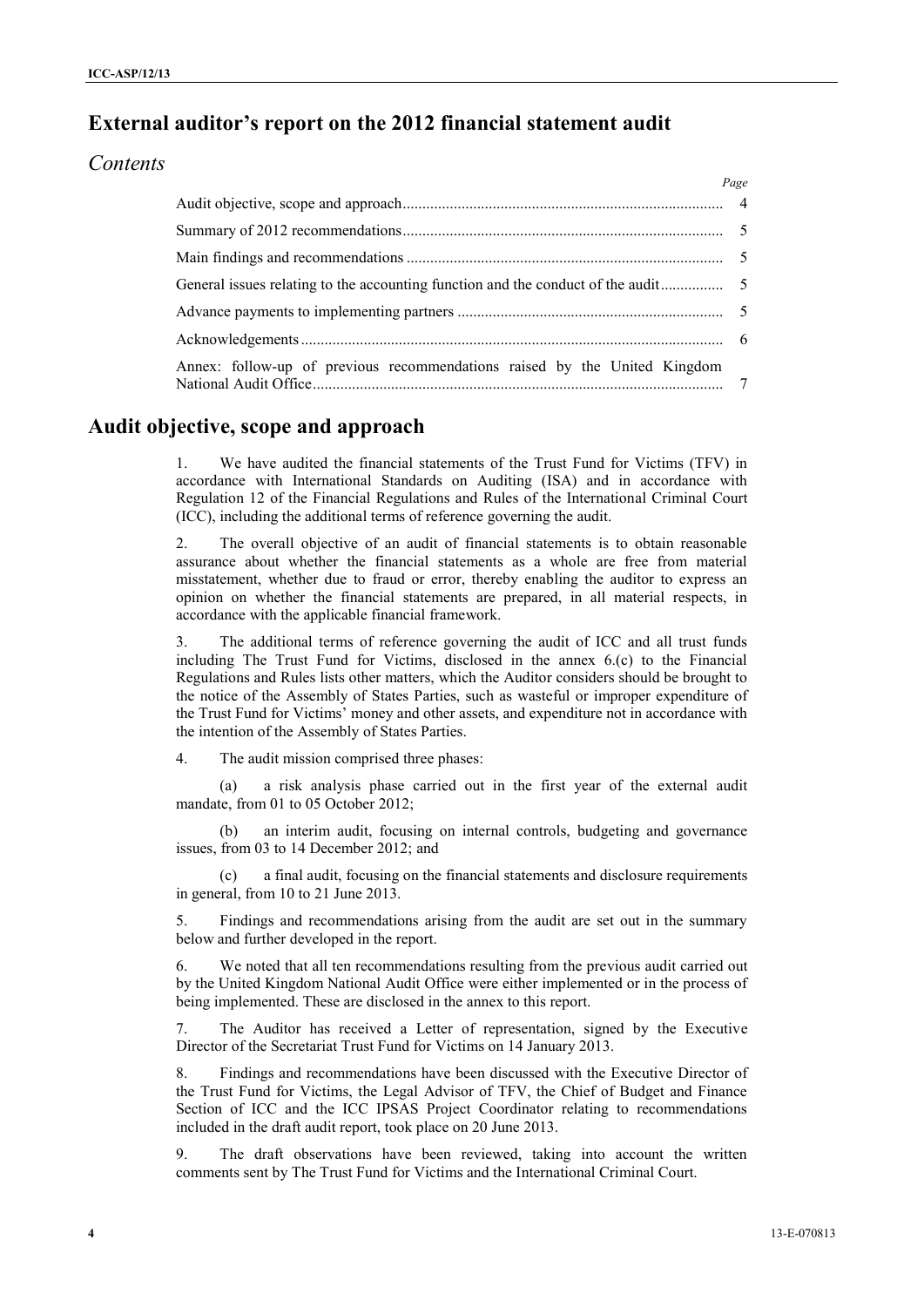### **Summary of 2012 recommendations**

**Recommendation n°1:** The External Auditor recommends improving the ways of working between the Trust Fund for Victims and the ICC Budget and Finance Section by taking the necessary steps to help ensure that the ICC accounting function responds in a timely manner to reasonable demands from the External Auditor. This should also put meeting the requirements of the upcoming implementation of IPSAS standards, as a key priority for TFV and the ICC accounting function.

**Recommendation n°2:** The External Auditor recommends to the Board of Directors of TFV to decide which accounting policy to apply by making a judgement based on a detailed analysis of all contracts with respect to measurable performance conditions and enforceable refund of funds. It is also recommended that the TFV Board of Directors initiate this analysis performing it in close collaboration with the ICC IPSAS Unit head.

### **Main findings and recommendations**

### **General issues relating to the accounting function and the conduct of the audit**

10. The Trust Fund for Victims has provided the Auditor and its staff free access to all books and records and other documentation which are, in the opinion of the Auditor, necessary for the performance of the audit.

11. However, access to books and records such as a trial balance which reconciles to the financial statements was provided with considerable delay after repeat requests from the Auditor.

12. Part of the explanation to justify these delays relates to the fact that the responsibility for the provision of the documents and schedules falls with the International Criminal Court's Budget and Finance Section, which at the time of the audit was involved in a work intensive budget preparation phase and that at ICC, both budget and accounting fall under the same section.

13. The difficulties encountered and considerable delays demonstrate that the current ways of working between the Trust Fund for Victims and the ICC Budget and Finance Section is not optimal to ensure timely and efficient support to the audit process.

#### **Recommendation n°1**

The External Auditor recommends improving the ways of working between the Trust Fund for Victims and the ICC Budget and Finance Section by taking the necessary steps to help ensure that the ICC accounting function responds in a timely manner to reasonable demands from the External Auditor. This should also put meeting the requirements of the upcoming implementation of IPSAS standards, as a key priority for TFV and the ICC accounting function.

#### **Advance payments to implementing partners**

14. The future transition to IPSAS requires an involvement of management and financial department prior to the change in accounting standards. The adopted accounting policy should result in financial information which is relevant to the decision-making needs of users and reflects the economic substance of transactions.

15. Management is responsible for the choice of the appropriated accounting policy and this policy should be based on his judgment.

16. At this stage, given the considerable amount of work involved, TFV Secretariat and the ICC Budget and Finance Section are not sufficiently prepared for the IPSAS transition related to advance payments to suppliers.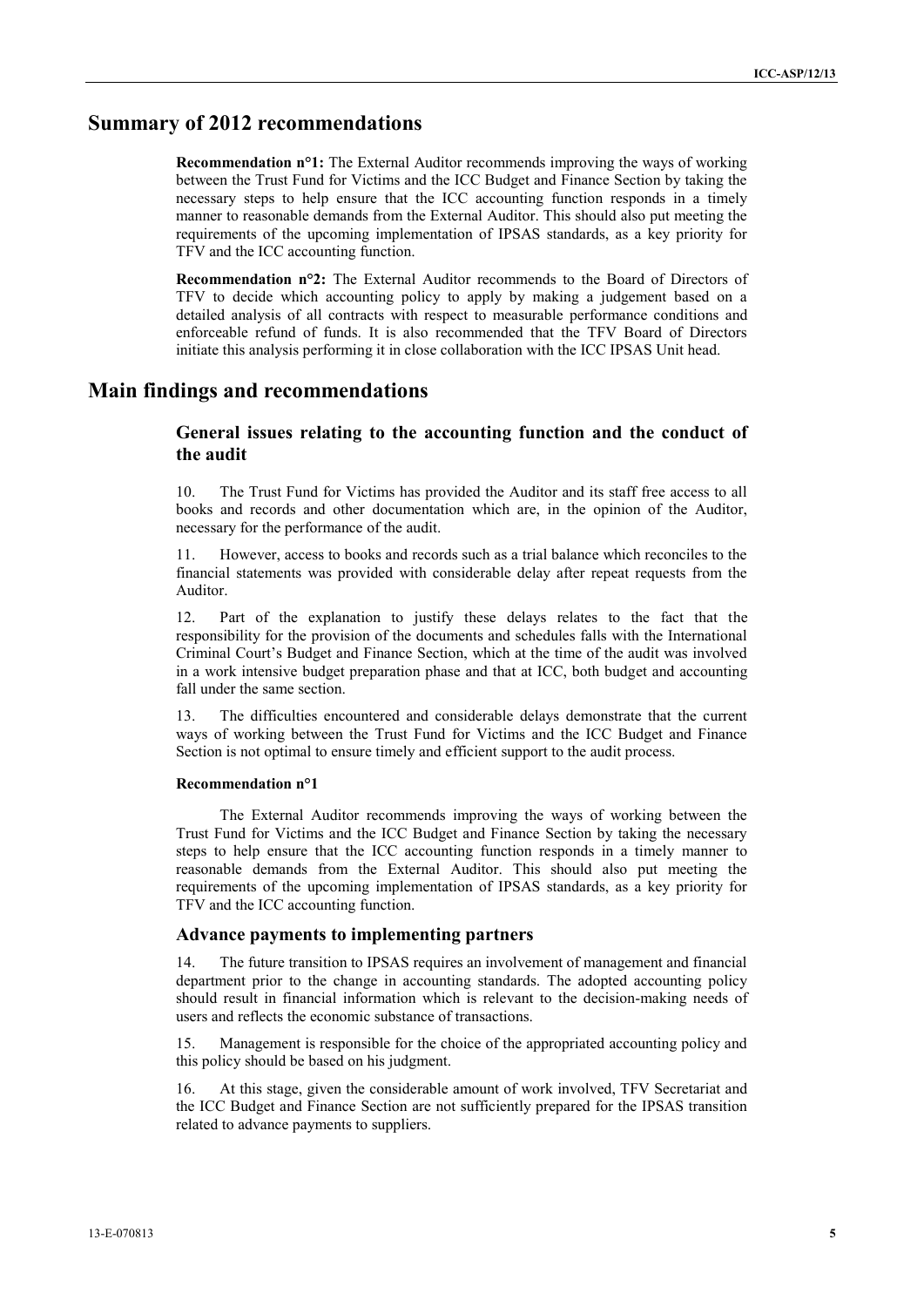#### **Recommendation n°2**

The External Auditor recommends to the Board of Directors of TFV to decide which accounting policy to apply by making a judgement based on a detailed analysis of all contracts with respect to measurable performance conditions and enforceable refund of funds. It is also recommended that the TFV Board of Directors initiate this analysis performing it in close collaboration with the ICC IPSAS Unit head.

## **Acknowledgements**

17. The External Auditor wishes to thank The Trust Fund for Victims and the members of the Office of the Registrar of the International Criminal Court, for the cooperation and general support provided to the audit teams during the audit.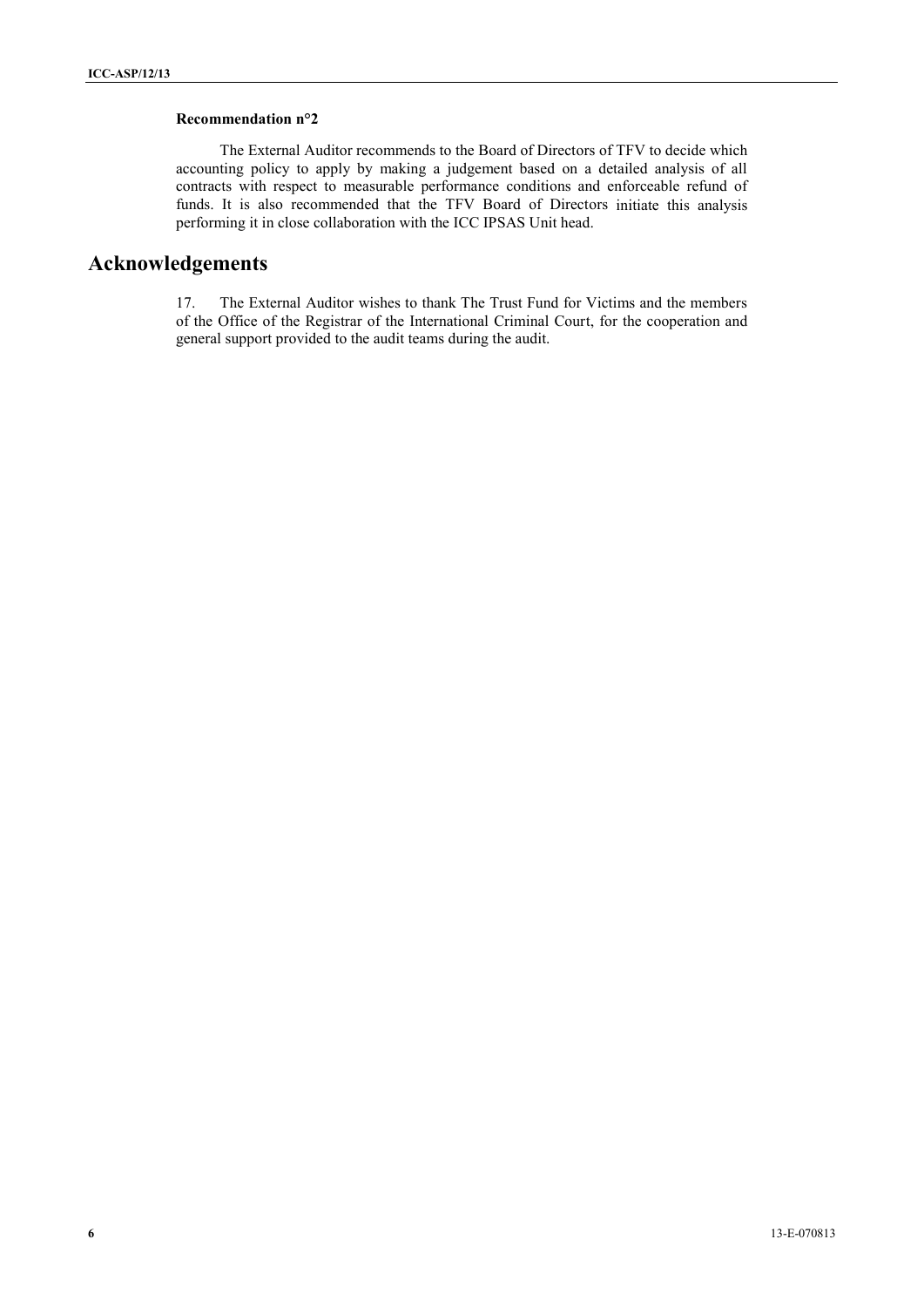### **Annex**

# **Follow-up of previous recommendations raised by the United Kingdom National Audit Office**

| Financial<br>vear | $N^{\circ}$                         | <b>Recommendations</b>                                                                                                                                                                                                                                                                                               | Completed    | Partially<br>completed | Not yet<br>completed |
|-------------------|-------------------------------------|----------------------------------------------------------------------------------------------------------------------------------------------------------------------------------------------------------------------------------------------------------------------------------------------------------------------|--------------|------------------------|----------------------|
| 2011              | $\mathbf{1}$                        | The Fund should work closely with the ICC IPSAS implementation team to<br>develop specific and appropriate IPSAS accounting policies which are tailored<br>to the situation and requirement of the Fund.                                                                                                             |              | X                      |                      |
| 2011              | $\mathfrak{2}$                      | The Funds should clearly identify the objectives and anticipated benefits of the<br>IPSAS project and develop a methodology to track and manage benefits<br>realisation.                                                                                                                                             |              | Х                      |                      |
| 2011              | 3                                   | The Fund's management should engage with the OIA to ensure that it receives<br>sufficient assurance on the adequacy and effectiveness of the Fund's<br>framework of governance, risk management and control.                                                                                                         |              | X                      |                      |
| 2010              | 1                                   | The process of setting objectives for the Fund must be examined. All<br>objectives given must be measurable, specific and achievable.                                                                                                                                                                                |              | X                      |                      |
| 2010              | $\overline{2}$                      | The Fund should make all efforts to complete the work on an online donation<br>facility and publicise its availability in order to maximise donations generated<br>from coverage of the first ICC rulings expected this year.                                                                                        | X            |                        |                      |
| 2010              | 3                                   | The Fund must ensure that in dealing with smaller, local partner organisations<br>contingencies are in place so that so that, in the event the Fund is no longer<br>able to provide funds and support, the projects are able to continue or come to<br>an end in a way that protects the reputation of the Fund.     | X            |                        |                      |
| 2010              | $\overline{4}$                      | The Fund should ensure that the bidding process for projects is as simple as<br>possible to encourage participation. Clear guidance on preparing a bid should<br>be provided by the Fund for those who are uncertain of the process; this will<br>help in making the process open to as many applicants as possible. |              | X                      |                      |
| 2010              | 5                                   | The Fund should look to review each stage of the tender process in depth in<br>order to capture lessons learned that need to be learnt in order to improve the<br>process for future tenders.                                                                                                                        |              | X                      |                      |
| 2010              | 6                                   | We recommend that the Trust Fund for Victims should consider the necessary<br>resources required supporting the administrative and financial requirements of<br>the Fund as online donations and reparations become more significant over the<br>coming financial periods.                                           |              | X                      |                      |
| 2010              | $\overline{7}$                      | The management and Board should engage in enterprise risk management. On-<br>going processes for identifying, assessing and mitigating risks should be<br>implemented as soon as possible in order to safeguard the resources which<br>have been entrusted to the Fund.                                              |              | X                      |                      |
|                   | Total number of recommendations: 10 |                                                                                                                                                                                                                                                                                                                      | $\mathbf{2}$ | 8                      | 0                    |

1. After careful review over the implementation status of recommendations raised by the United Kingdom National Audit Office, it was noted that out of a total of ten recommendations raised for financial years 2010 and 2011, two have been implemented and eight have been partially implemented.

2. The majority of partially met recommendations relate to governance and ways of working issues. The External Auditor will carry out a complete review of questions relating to the governance of the Trust Fund for Victims as part of audit procedures carried out in 2013 and 2014.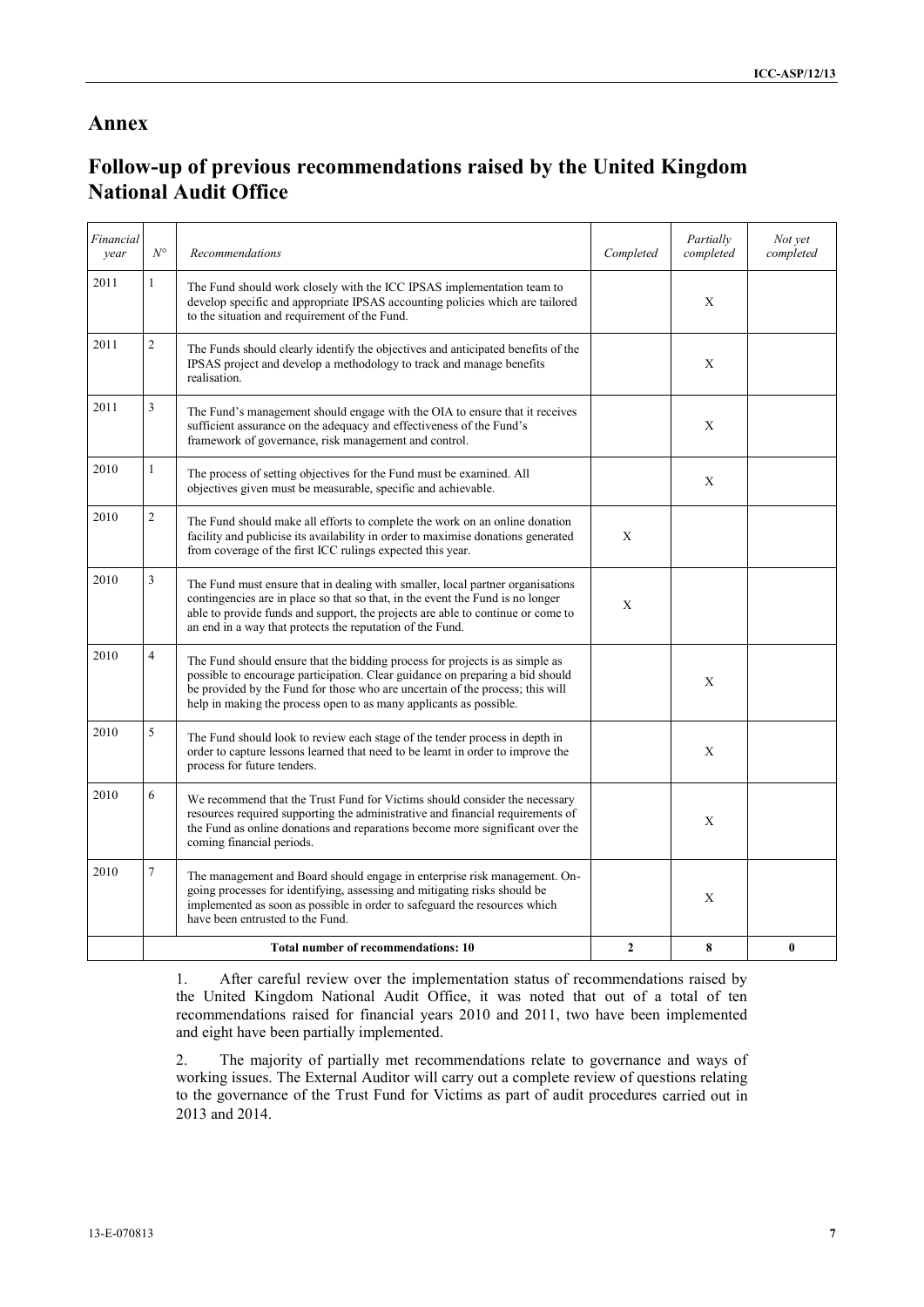# **Statement I**

## <span id="page-7-0"></span>**Trust Fund for Victims Statement of income and expenditure and changes in fund balances for the period ending 31 December 2012 (in euro)**

<span id="page-7-1"></span>

|                                                                                  | 2012      | Notes Ref. | 2011      |
|----------------------------------------------------------------------------------|-----------|------------|-----------|
| <b>Income</b>                                                                    |           |            |           |
| Voluntary contributions                                                          | 2,502,203 | 3.4        | 3,256,706 |
| Interest income                                                                  | 59,897    |            | 56,452    |
| Total income                                                                     | 2,562,100 |            | 3,313,158 |
| <b>Expenditure</b>                                                               |           |            |           |
| <b>Disbursements</b>                                                             | 1,132,917 | 3.5        | 1,662,013 |
| Unliquidated obligations                                                         | 317,740   | 3.5, 3.6   | 841,076   |
| <b>Repatriation Grant Accrual</b>                                                |           |            | 4,629     |
| Total expenditure                                                                | 1,450,657 |            | 2,507,718 |
| Excess/(shortfall) of income over expenditure                                    | 1,111,443 |            | 805,440   |
| Savings on, or cancellation of, prior periods obligations                        | 29,252    | 3.7        | 186,333   |
| <b>Refund to Donors</b>                                                          | (19, 546) | 3.8        | (15,215)  |
| Fund balances at beginning of financial period                                   | 3,410,307 |            | 2,433,749 |
| Fund balances as at 31 December                                                  | 4,531,456 |            | 3,410,307 |
| Signed: Chair of the Board of Directors for the Trust Fund for Victims.<br>Date: |           |            |           |

Chief of Budget and Finance Section……………..............................…………..…

# **Statement II**

## <span id="page-7-2"></span>**Trust Fund for Victims Statement of assets, liabilities, reserves and fund balances as at 31 December 2012 (in euro)**

|                                                                               | 2012      | Notes Ref. | 2011      |
|-------------------------------------------------------------------------------|-----------|------------|-----------|
| <b>Assets</b>                                                                 |           |            |           |
| Cash and term deposits                                                        | 4,847,002 |            | 4,244,218 |
| Other accounts receivable                                                     | 14,642    | 3.9        | 14,630    |
| Total assets                                                                  | 4,861,644 |            | 4,258,848 |
| <b>Liabilities</b>                                                            |           |            |           |
| Unliquidated obligations                                                      | 317,740   | 3.6        | 841,076   |
| <b>Repatriation Grant Accrual</b>                                             | 7,465     |            | 7,465     |
| Other accounts payable                                                        | 4,983     |            |           |
| <b>Total liabilities</b>                                                      | 330,188   |            | 848,541   |
| <b>Reserves and fund balances</b>                                             |           |            |           |
| Cumulative surplus                                                            | 4,531,456 |            | 3,410,307 |
| Total reserves and fund balances                                              | 4,531,456 |            | 3,410,307 |
| Total liabilities, reserves and fund balances                                 | 4,861,644 |            | 4,258,848 |
| Date: Signed: Chair of the Board of Directors for the Trust Fund for Victims. |           |            |           |

Chief of Budget and Finance Section……………………………………………..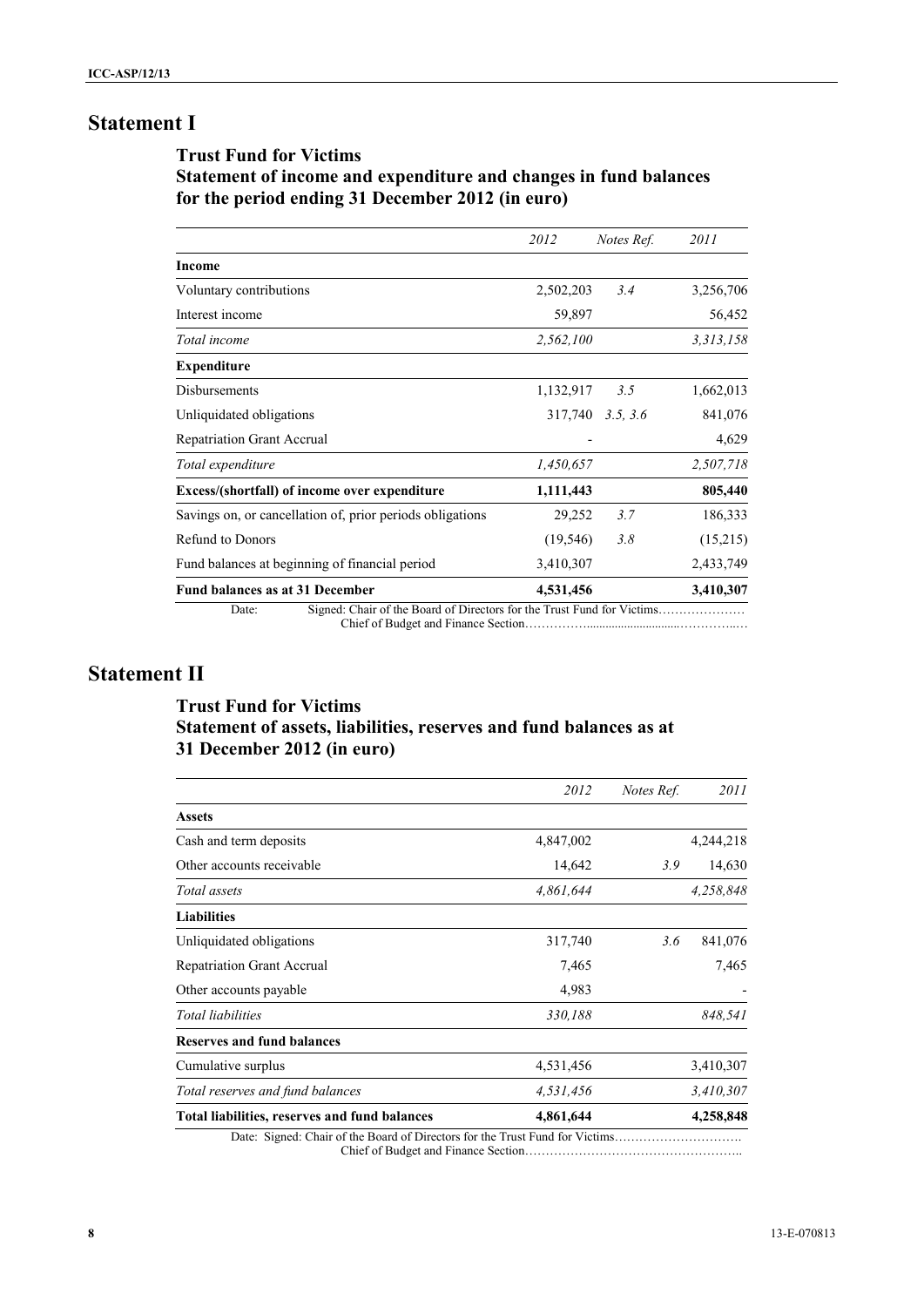# **Statement III**

# **Trust Fund for Victims Statement of cash flow as at 31 December 2012 (in euro)**

|                                                                 | 2012       | 2011      |
|-----------------------------------------------------------------|------------|-----------|
| Cash flows from operating activities                            |            |           |
| Net excess/(shortfall) of income over expenditure (Statement I) | 1,111,443  | 805,439   |
| Other accounts receivable (increase)/decrease                   | (12)       | 44,751    |
| Unliquidated obligations increase/(decrease)                    | (523, 336) | 7,092     |
| Other accounts payable increase (decrease)                      | 4,983      |           |
| <b>Repatriation Grant Accrual</b>                               |            | 4,629     |
| Less: interest income                                           | (59, 897)  | (56, 452) |
| Net cash from operating activities                              | 533,181    | 805,459   |
| Cash flows from investing and financing activities              |            |           |
| Plus: interest income                                           | 59,897     | 56,452    |
| Net cash from investing and financing activities                | 59,897     | 56,452    |
| <b>Cash flows from other sources</b>                            |            |           |
| Savings on, or cancellation of prior periods' obligations       | 29,252     | 186,333   |
| Refund to donors                                                | (19, 546)  | (15,215)  |
| Net cash from other sources                                     | 9,706      | 171,118   |
| Net increase/(decrease) in cash and term deposits               | 602,784    | 1,033,029 |
| Cash and term deposits at beginning of period                   | 4,244,218  | 3,211,189 |
| Cash and term deposits at 31 December (Statement II)            | 4,847,002  | 4,244,218 |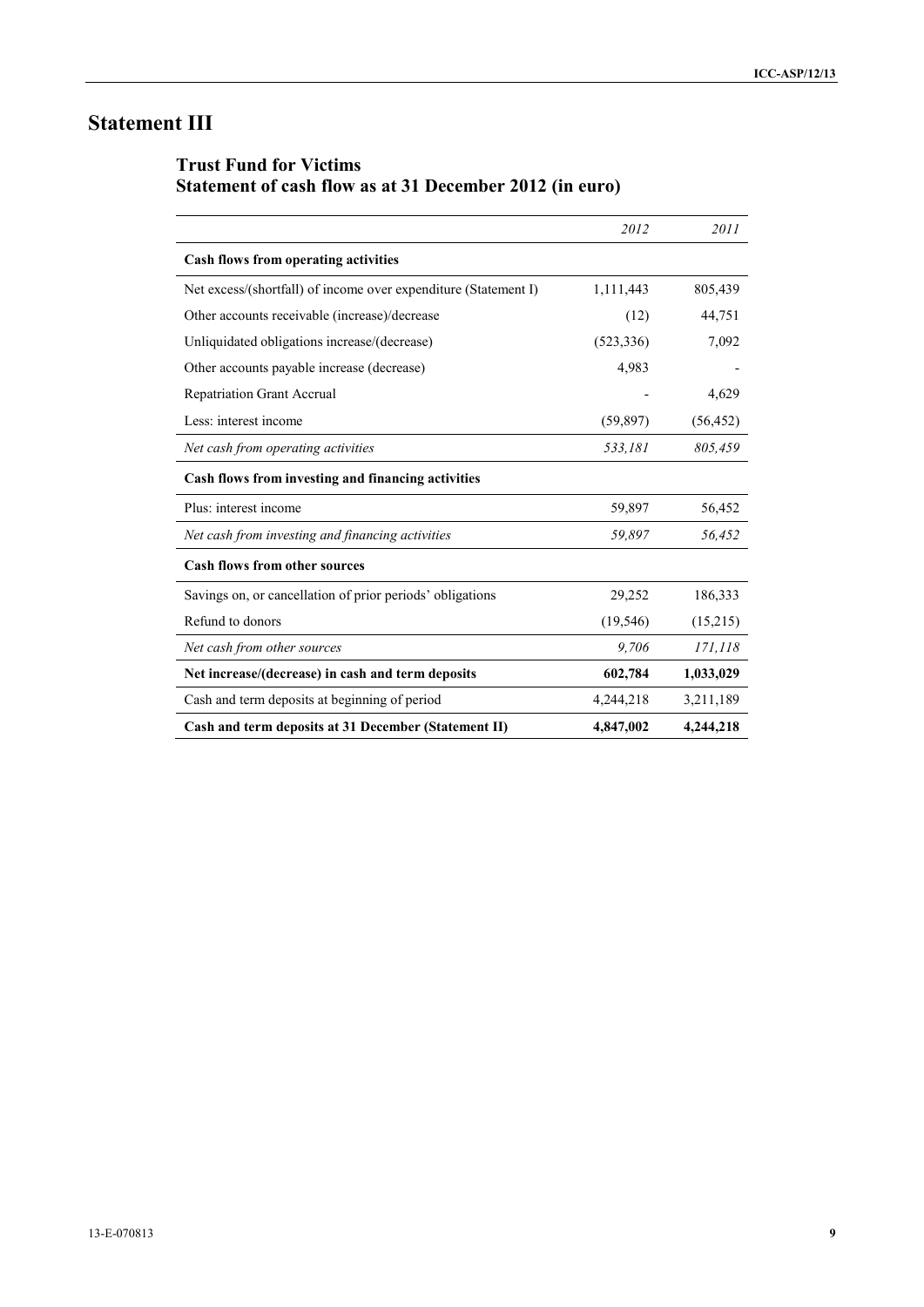# **Notes to the financial statements of the Trust Fund for Victims**

### **1. The Trust Fund for Victims and its objectives**

1.1 The Trust Fund for Victims was established by the Assembly of States Parties (ASP), in its resolution ICC-ASP/1/Res.6, for the benefit of victims of crimes within the jurisdiction of the International Criminal Court (ICC), and the families of such victims.

In the annex to that resolution, the Assembly of States Parties established a Board of Directors, which is responsible for the management of the Trust Fund.

#### **2. Summary of significant accounting and financial reporting policies**

2.1 The financial statements of the Trust Fund for Victims are maintained in accordance with the Financial Regulations and Rules of the ICC, as established by the Assembly of States Parties in the annex to resolution ICC-ASP/1/Res.6. The financial statements of the Trust Fund are currently in conformity with the United Nations System Accounting Standards. These notes form an integral part of the Trust Fund's financial statements.

2.2 *Fund accounting*: the Trust Fund's accounts are maintained on a fund accounting basis.

2.3 *Financial period*: the financial period of the Trust Fund is one calendar year, unless otherwise decided by the Assembly of States Parties.

2.4 *Historical cost basis*: the accounts are prepared on the historical cost basis of accounting and are not adjusted to reflect the effects of changing prices for goods and services.

2.5 *Currency of accounts*: the accounts of the Trust Fund are presented in euro. Funds held in other currencies are converted into euro at the United Nations operational rate of exchange in effect at the date of the financial statement. Transactions in other currencies are converted into euro at the United Nations operational rate of exchange in effect at the date of transaction.

2.6 *Funding:* the Trust Fund for Victims is funded by:

Voluntary contributions from governments, international organisations, individuals, corporations and other entities, in accordance with relevant criteria adopted by the Assembly of States Parties;

b) Money and other property collected through fines or forfeiture transferred to the Trust Fund if ordered by the ICC pursuant to article 79, paragraph 2, of the Statute;

c) Resources collected through awards for reparations, if ordered by the ICC pursuant to rule 98 of the Rules of Procedure and Evidence; and

d) Resources as the Assembly of States Parties may decide to allocate.

2.7 *Income:* voluntary contributions are recorded as income at the time that the actual contributions are received from the donors.

2.8 *Cash and term deposits* comprise funds held in interest-bearing bank accounts, time deposits, and call accounts.

### **3. The Trust Fund for Victims (statements I-III)**

3.1 *Statement I* reports the income and expenditure and changes in reserve and fund balances during the financial period. It includes the calculation of the excess or shortfall of income over expenditure for the current period and prior-period adjustments of income or expenditure.

3.2 *Statement II* shows the assets, liabilities, reserves and fund balances as at 31 December 2012.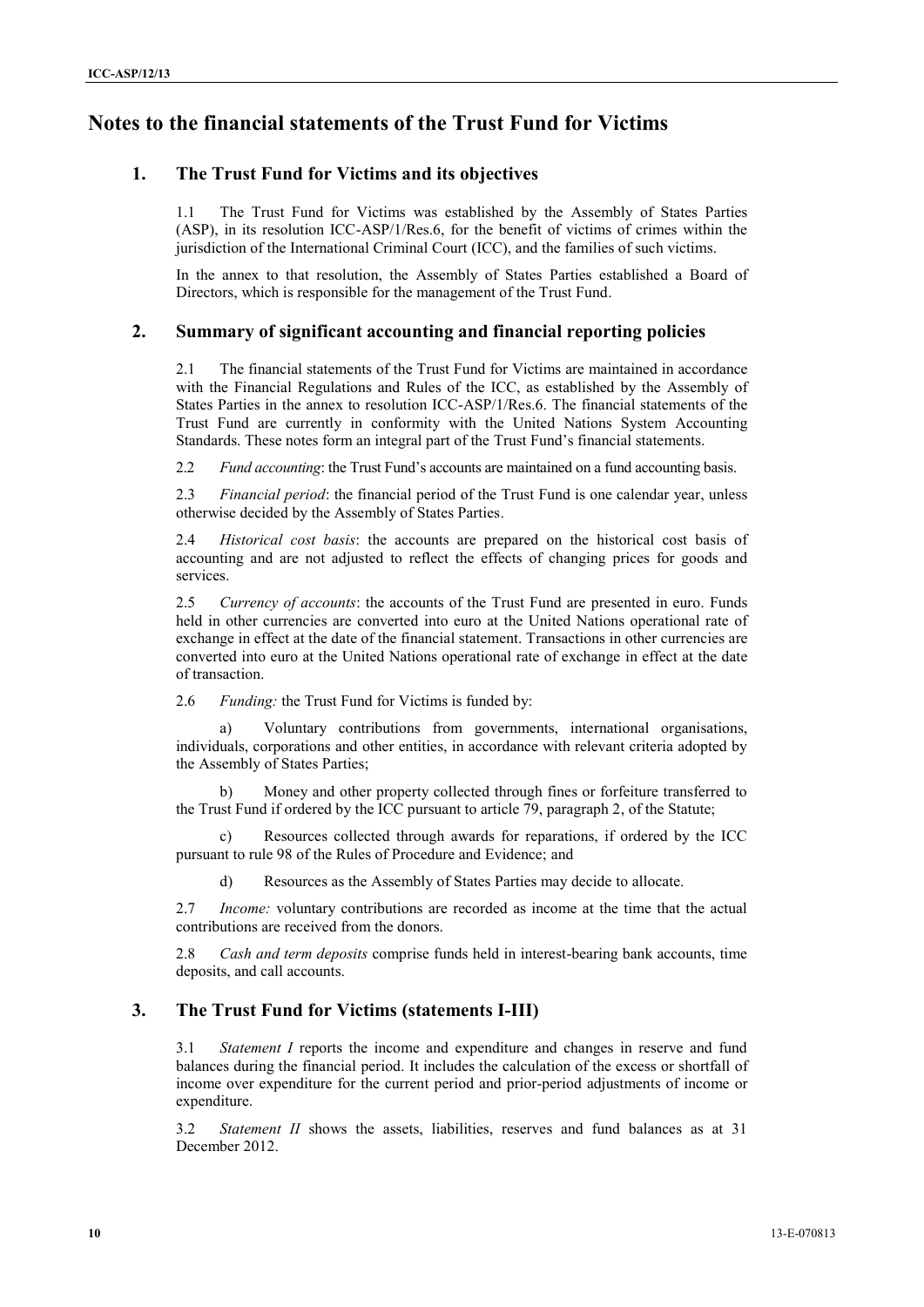3.3 *Statement III* is the cash flow summary statement prepared using the indirect method.

3.4 *Voluntary contributions* of €2,502,203 were received from governments, individuals, organisations and other entities.

3.5 In 2012, around 20 per cent or  $\epsilon$ 497,610 of voluntary contributions accepted by the Trust Fund was earmarked for assistance to victims of sexual and gender-based violence. 16 per cent or €407,066 are contributions received from Germany and Finland earmarked to reparations activities.

**Table 1: Earmarked Contributions**

|                    | 2012         |                          |         | 2011         |              |        |
|--------------------|--------------|--------------------------|---------|--------------|--------------|--------|
| Countries          | Contribution | Disbursement             | Net     | Contribution | Disbursement | Net    |
| Finland            | 307,066      | $\overline{\phantom{a}}$ | 307,066 | 200,000      | 174,137      | 25,863 |
| Germany            | 300,000      | $\overline{\phantom{0}}$ | 300,000 | 158,859      | 140,231      | 18,628 |
| <b>Netherlands</b> | 25,000       | 25,000                   |         | 22,725       | 22,725       |        |
| Norway             | 272,610      | ٠                        | 272.610 | 253,501      | 206,580      | 46,921 |
| Total (in euro)    | 904,676      | 25,000                   | 879,676 | 635,085      | 543,673      | 91,412 |

3.6 The contribution from Finland in 2012 includes the following amounts:  $\epsilon$ 200,000 earmarked for sexual and gender-based violence activities under the TFV's assistance mandate and €107,066 earmarked to support activities related to TFV reparations mandate. Please note that  $\epsilon$ 200,000 is the first instalment of a multi-annual agreement with the Government of Finland of €800,000 which will be paid during the period 31 December 2012 -31 December 2015.

3.7 The contribution figure from Germany in 2012 represents a donation of €300,000 earmarked to the TFV's reparations mandate (e.g. Lubanga case). A carried over balance from the donation of 2011 in the amount of  $£19,546$  was refunded to the German government, as per signed agreement, in July 2012.

3.8 The contribution from the Netherlands was paid in 2 separate instalments. The first instalment of  $\epsilon$ 225,000 was received on 24 October 2011 and in order to comply with the reporting requirements of the donor, it has been treated as earmarked only in 2012. The contribution from the Netherlands was earmarked to the general TFV assistance mandate and not to a specific category of activities. The second instalment of  $\epsilon$ 25,000 has been received on 29 June 2012.

3.9 *Expenditures* of €1,450,657 comprise disbursements of €1,132,917 and unliquidated obligations of  $\epsilon$ 317,740. Earmarked disbursements amounted to  $\epsilon$ 250,000 in 2012 spent on assistance to victims.

3.10 *Unliquidated Obligation* have been recognized in accordance with ICC Financial Regulation 4.5 "Appropriations shall remain available for twelve months following the end of the financial period to which they relate to the extent that they are required to liquidate any outstanding legal obligations of the financial period". Due to the nature of the activities of the fund, unliquidated obligations reported in the financial statements of the Trust Fund for Victims relate to ongoing contracts which were signed at the end of 2012 and as a result include activities relating to 2012. The Trust Fund for Victims reserves the rights to cancel these obligations in exceptional circumstances, reducing the actual obligation at 31 December 2012.

3.11 *Savings on, or cancellation of prior periods' obligations:* the savings on prior periods' obligations were €29,252.

3.12 *Refund to donors:* €19,546 is the balance of a project supporting a legal advisor to assist in the legal preparations for implementing reparations funded by Germany in 2012.

3.13 *Other accounts receivable* in the amount of  $\epsilon$ 14,642 represent interest earned but not yet received as at 31 December 2012.